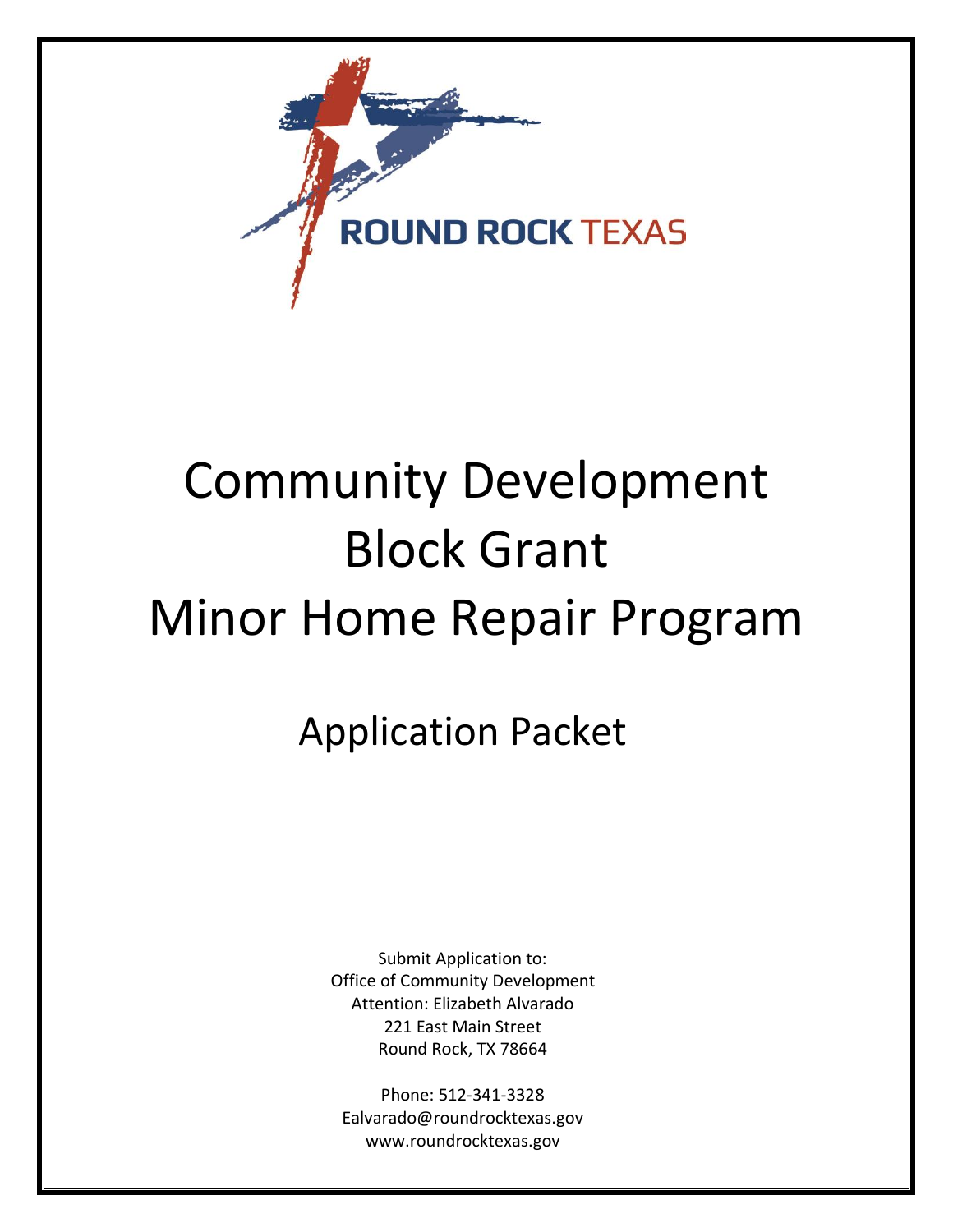



### **Community Development Block Grant**

Minor Home Repair Program Application

### **Agreements and Certifications**

Homeowner(s):

Property Address:

| Please initial the box next to each of the following statements to indicate that you understand and agree to abide by<br>program requirements if your house is approved for the Community Housing Rehabilitation and Repair Program.                                                                                                                                                                                                                                                                                                                                                                                                                                                 |
|--------------------------------------------------------------------------------------------------------------------------------------------------------------------------------------------------------------------------------------------------------------------------------------------------------------------------------------------------------------------------------------------------------------------------------------------------------------------------------------------------------------------------------------------------------------------------------------------------------------------------------------------------------------------------------------|
| I certify that I own and currently live in the home identified in my application for rehabilitation and repair.                                                                                                                                                                                                                                                                                                                                                                                                                                                                                                                                                                      |
| I understand that my house may not be chosen for this program. If it is selected, I understand that there may not be<br>enough funds available to do all of the repairs needed.                                                                                                                                                                                                                                                                                                                                                                                                                                                                                                      |
| If my house is selected, I will attend a pre-construction meeting to discuss what work is planned and the schedule for<br>repairs.                                                                                                                                                                                                                                                                                                                                                                                                                                                                                                                                                   |
| I have attached all the required supporting documents with my application and certify that they are accurate.                                                                                                                                                                                                                                                                                                                                                                                                                                                                                                                                                                        |
| I understand that this is a voluntary program and I am not eligible for reimbursement of any relocation expenses and<br>that I am not subject to any provisions of Section 104(d), the Universal Relocation Act.                                                                                                                                                                                                                                                                                                                                                                                                                                                                     |
| I am able and willing to voluntarily relocate at my own expense during the rehab work if it is necessary and that the City<br>of Round Rock will determine if and when it is necessary. I agree to move out a week in advance of the scheduled<br>construction work to allow preparation work to begin. I understand that my possessions must be moved from the work<br>area. I understand that the City of Round Rock will determine what can remain on premise. I understand that anything<br>not moved must be covered and protected during the work at my expense. I will not hold the City of Round Rock or its<br>agents responsible for any damage that occurs to such items. |
| I understand that I am responsible for the payment of utility bills that cover the time of construction, even if my family<br>is voluntarily relocated.                                                                                                                                                                                                                                                                                                                                                                                                                                                                                                                              |
| If my property is determined to be in the floodplain as shown on FEMA maps, I agree to purchase flood insurance from<br>the agency of my choice. I understand that the insurance must be in the amount equal to or greater than the cost of<br>the repairs that are made to my home under this program. I understand that this insurance must be renewed each<br>year for a period of five years.                                                                                                                                                                                                                                                                                    |

**By signing this form you certify that the information provided is true and correct as of the date of your signature and that you understand that any intentional or careless falsification of the information provided in this application and or any of the supporting documents may result in civil liability or criminal penalties.**

*I certify that I am the owner of the property described in this application or have legal Power of Attorney to sign on behalf of the homeowner.*

Signature of Homeowner or Applicant Date Date Date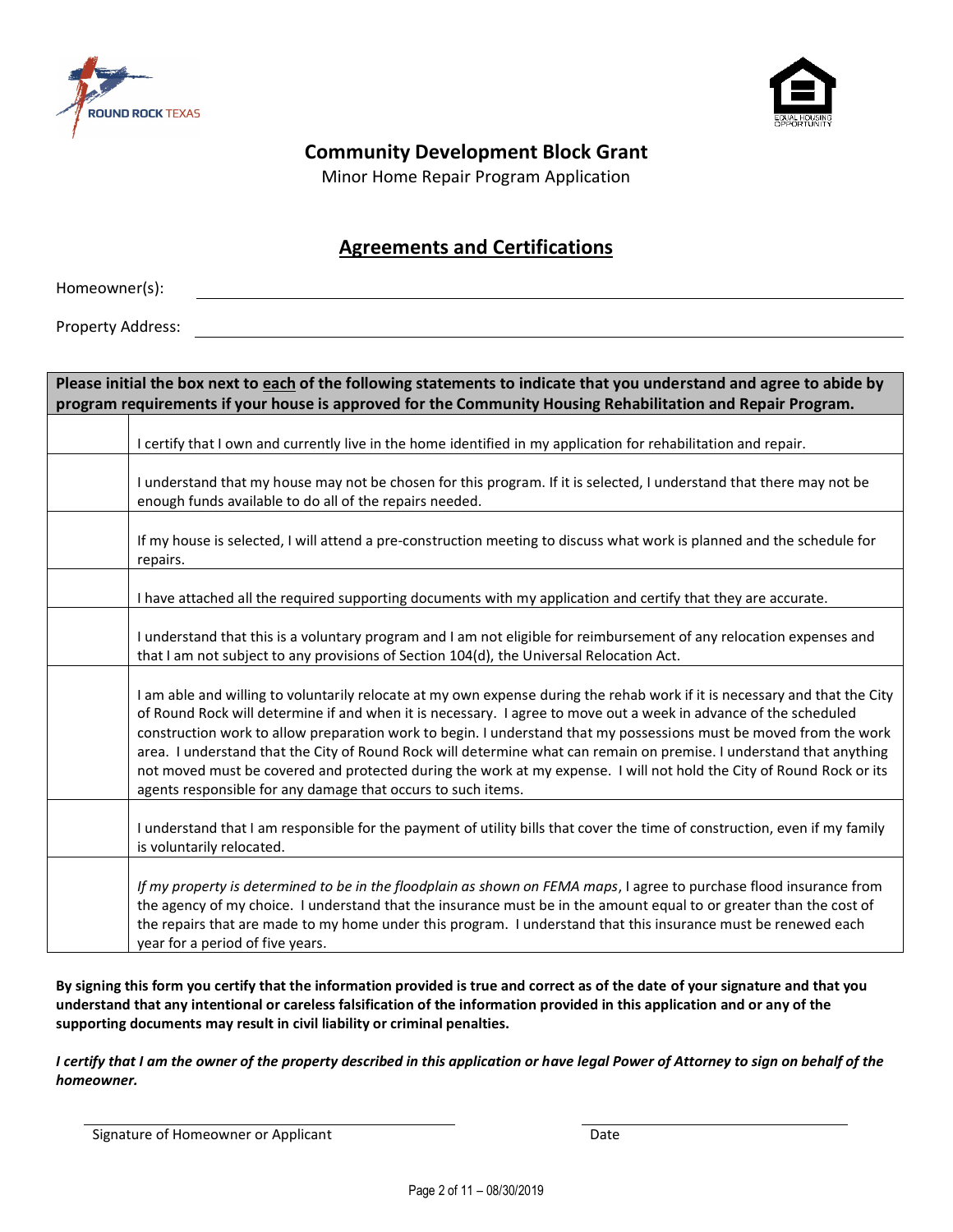*Please provide the following information only if you are not the homeowner but are completing this application on behalf of the homeowner:*

Name Relationship to homeowner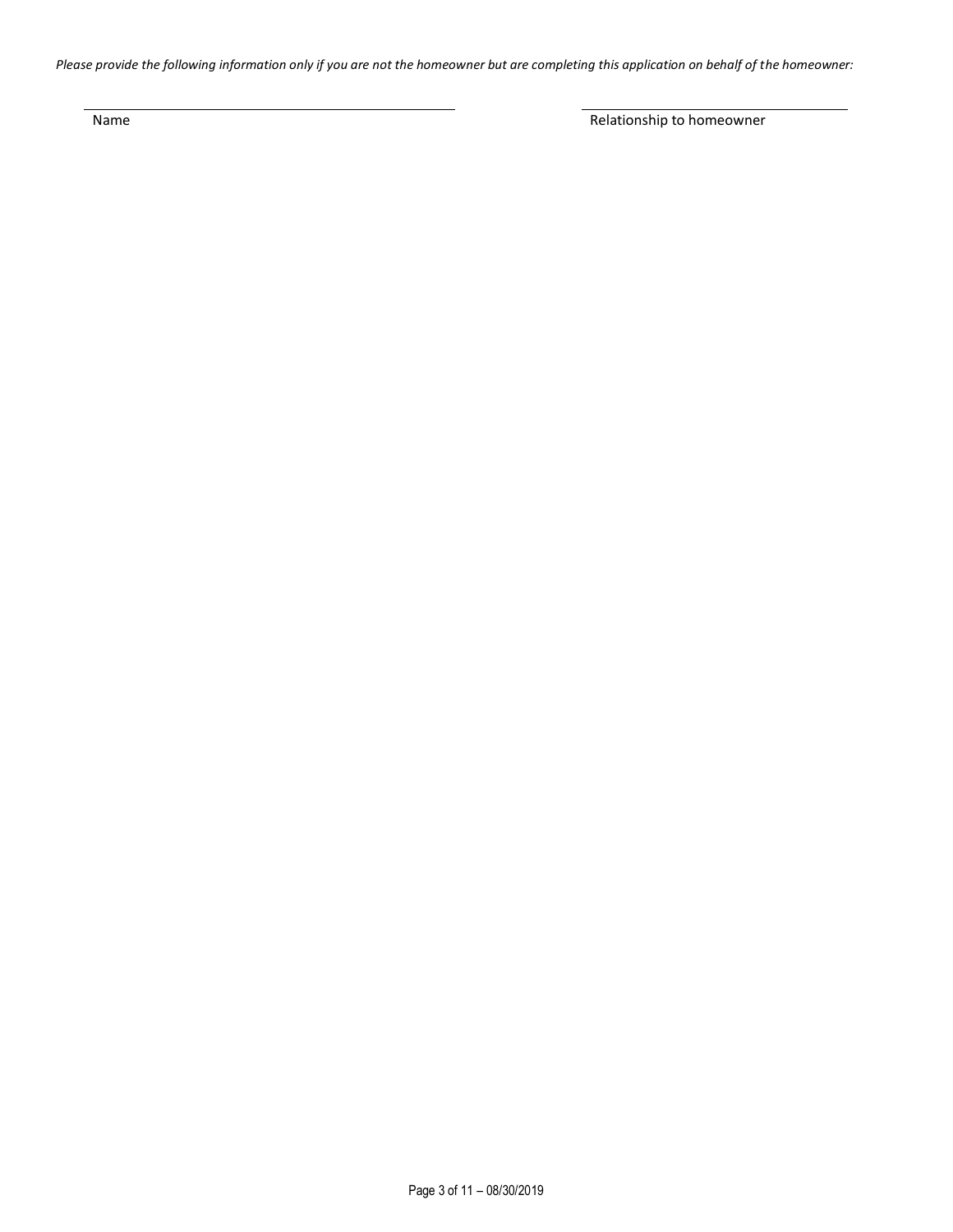### **Application**

**This application is designed to be completed by the applicant(s) with city assistance. The information collected below will be used to determine eligibility. Information provided in this application will not be disclosed without your consent except as required by law.** 

| <b>I. PROPERTY INFORMATION</b>                                                                                                      |                    |  |                                  |                                                                              |              |                       |  |
|-------------------------------------------------------------------------------------------------------------------------------------|--------------------|--|----------------------------------|------------------------------------------------------------------------------|--------------|-----------------------|--|
| Address of Property (Street, City, State & Zip Code)                                                                                |                    |  |                                  |                                                                              | Owner: □ Yes | No<br>How many years? |  |
| Mailing Address (if different from above):                                                                                          |                    |  |                                  |                                                                              |              |                       |  |
| Have you previously received funding from a State or Federal grant to rehabilitate this property? $\Box$ Yes                        |                    |  |                                  |                                                                              | No           |                       |  |
| If yes: Date                                                                                                                        | Amount of Funding: |  | <b>II. APPLICANT INFORMATION</b> |                                                                              |              |                       |  |
| <b>Applicant</b>                                                                                                                    |                    |  |                                  | <b>Co-Applicant</b>                                                          |              |                       |  |
|                                                                                                                                     |                    |  |                                  |                                                                              |              |                       |  |
| Name:                                                                                                                               |                    |  | Name:                            |                                                                              |              |                       |  |
| No. of Dependents:<br>Age:                                                                                                          |                    |  | Age:                             | No. of Dependents:                                                           |              |                       |  |
| Married Separated Unmarried (single, divorced, widowed)                                                                             |                    |  |                                  | $\Box$ Married $\Box$ Separated $\Box$ Unmarried (single, divorced, widowed) |              |                       |  |
| Home Phone:                                                                                                                         |                    |  | Home Phone:                      |                                                                              |              |                       |  |
| Hours available:                                                                                                                    |                    |  | Hours Available:                 |                                                                              |              |                       |  |
|                                                                                                                                     |                    |  | <b>III. EMPLOYMENT</b>           |                                                                              |              |                       |  |
| Self-Employed:<br>Yes<br><b>No</b>                                                                                                  |                    |  | Self-Employed:                   | Yes                                                                          | No           |                       |  |
| Employer's Name:                                                                                                                    |                    |  | Employer's Name:                 |                                                                              |              |                       |  |
| Address:                                                                                                                            |                    |  | Address:                         |                                                                              |              |                       |  |
| Phone:                                                                                                                              |                    |  | Phone:                           |                                                                              |              |                       |  |
| Position:                                                                                                                           |                    |  | Position:                        |                                                                              |              |                       |  |
| Years at job:                                                                                                                       |                    |  | Years at job:                    |                                                                              |              |                       |  |
|                                                                                                                                     |                    |  | IV. HOUSEHOLD COMPOSITION        |                                                                              |              |                       |  |
| Name of Household Members                                                                                                           | Age                |  | Relationship                     | Social Security #                                                            |              | Sex                   |  |
| 1.                                                                                                                                  |                    |  |                                  |                                                                              |              |                       |  |
| 2.                                                                                                                                  |                    |  |                                  |                                                                              |              |                       |  |
| 3.                                                                                                                                  |                    |  |                                  |                                                                              |              |                       |  |
| 4.                                                                                                                                  |                    |  |                                  |                                                                              |              |                       |  |
| 5.                                                                                                                                  |                    |  |                                  |                                                                              |              |                       |  |
| 6.                                                                                                                                  |                    |  |                                  |                                                                              |              |                       |  |
| 7.                                                                                                                                  |                    |  |                                  |                                                                              |              |                       |  |
| 1. Does anyone live with you now that is not listed above? $\Box$ Yes<br>No<br>If yes, please explain:                              |                    |  |                                  |                                                                              |              |                       |  |
| 2. Does anyone plan to live with you within the next 12 months who is not listed above? $\Box$ Yes<br>No<br>If yes, please explain: |                    |  |                                  |                                                                              |              |                       |  |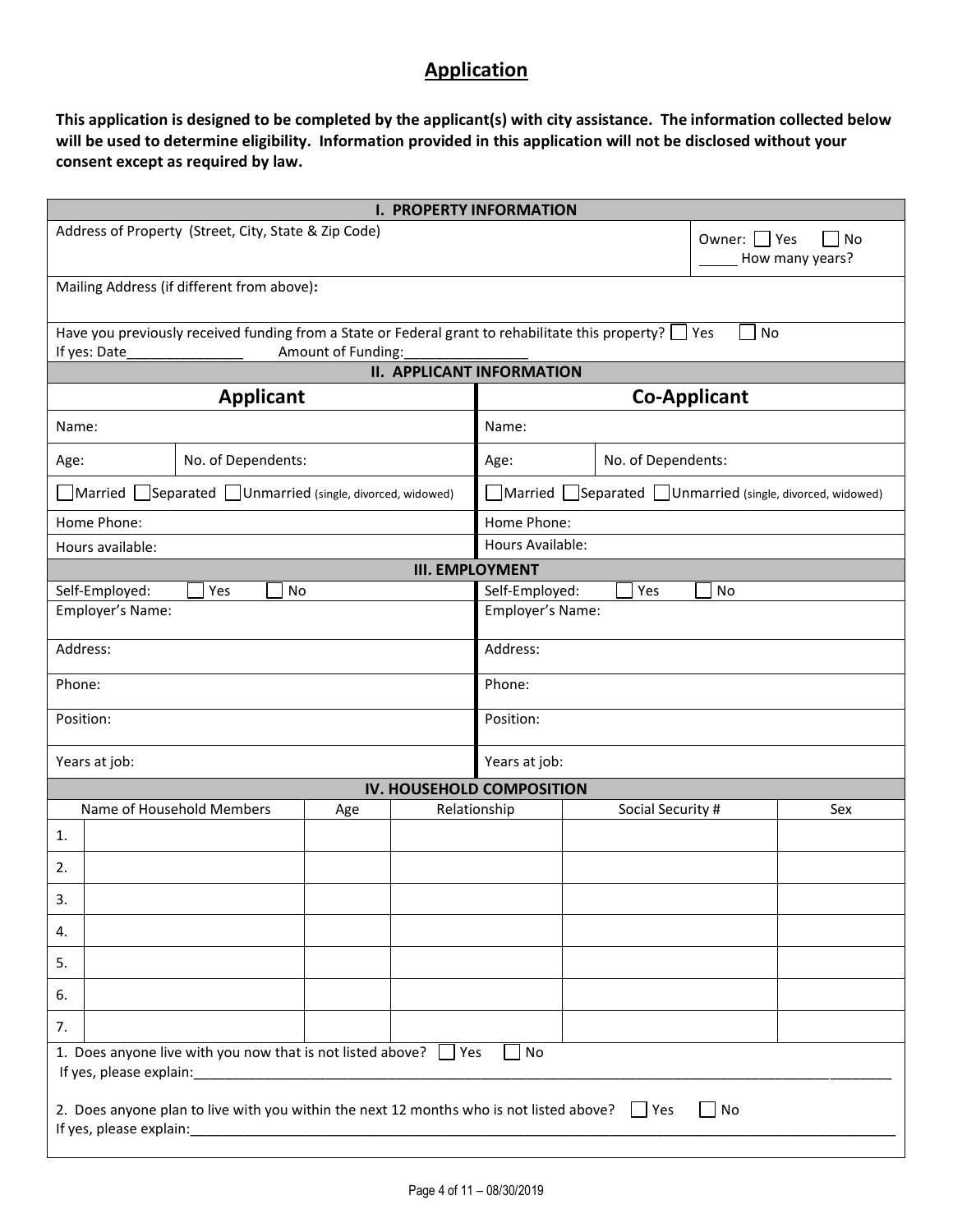## **ALL INCOME & ASSETS MUST BE REVEALED**

**V. HOUSEHOLD INCOME & ASSETS**

| Please check all income that applies to your household and the individual over the age of 18 that receives the income. |                                    |                |                                       |                                                                     |     |  |  |
|------------------------------------------------------------------------------------------------------------------------|------------------------------------|----------------|---------------------------------------|---------------------------------------------------------------------|-----|--|--|
|                                                                                                                        | <b>Income</b>                      |                |                                       | Name of individual (over the age of 18) that receives income        |     |  |  |
| Employment<br>$\mathsf{L}$                                                                                             | $\Box$ Bonuses                     |                |                                       |                                                                     |     |  |  |
| □ Social Security                                                                                                      |                                    |                |                                       |                                                                     |     |  |  |
|                                                                                                                        | <b>Retirement/Pension Benefits</b> |                |                                       |                                                                     |     |  |  |
| Retirement Account                                                                                                     |                                    |                |                                       |                                                                     |     |  |  |
| $\Box$ Rental Income                                                                                                   |                                    |                |                                       |                                                                     |     |  |  |
| AFDC (For Housing)                                                                                                     |                                    |                |                                       |                                                                     |     |  |  |
| Commission<br>$\Box$                                                                                                   |                                    |                |                                       |                                                                     |     |  |  |
| $\Box$ Fees                                                                                                            | <b>Tips</b>                        |                |                                       |                                                                     |     |  |  |
| $\Box$ Alimony                                                                                                         | □ Child Support                    |                |                                       |                                                                     |     |  |  |
| $\Box$                                                                                                                 | <b>Workers Compensation</b>        |                |                                       |                                                                     |     |  |  |
|                                                                                                                        | □ Unemployment Benefits            |                |                                       |                                                                     |     |  |  |
| ΙI                                                                                                                     | <b>Personal Business Income</b>    |                |                                       |                                                                     |     |  |  |
|                                                                                                                        | <b>Assets</b>                      |                |                                       | Name of individual over the age of 18 that has any of the following |     |  |  |
| <b>Checking Account</b><br>$\mathsf{L}$                                                                                |                                    |                |                                       |                                                                     |     |  |  |
| Savings Account                                                                                                        |                                    |                |                                       |                                                                     |     |  |  |
| $\mathsf{L}$                                                                                                           | <b>Credit Union Account</b>        |                |                                       |                                                                     |     |  |  |
| Other Land<br>$\mathsf{L}$                                                                                             |                                    |                |                                       |                                                                     |     |  |  |
| Stocks / CD's<br>П                                                                                                     |                                    |                |                                       |                                                                     |     |  |  |
| Life Insurance                                                                                                         |                                    |                |                                       |                                                                     |     |  |  |
| Other (List)<br>□                                                                                                      |                                    |                |                                       |                                                                     |     |  |  |
|                                                                                                                        |                                    |                |                                       |                                                                     |     |  |  |
|                                                                                                                        |                                    |                | <b>VI. MONTHLY HOUSEHOLD EXPENSES</b> |                                                                     |     |  |  |
|                                                                                                                        | <b>Expenses</b>                    | <b>Monthly</b> | <b>Unpaid</b>                         |                                                                     |     |  |  |
|                                                                                                                        |                                    | Payment        | Principal<br><b>Balance</b>           |                                                                     |     |  |  |
|                                                                                                                        | First Mortgage (P&I)               |                |                                       | Mortgage Interest Rate:                                             |     |  |  |
| Hazard & Flood Insurance                                                                                               |                                    |                |                                       | Final Payment Date:                                                 |     |  |  |
| 2 <sup>nd</sup> Mortgage secured by                                                                                    |                                    |                |                                       | Home Value:                                                         |     |  |  |
| Property (P&I)                                                                                                         |                                    |                |                                       | 80%                                                                 | 70% |  |  |
|                                                                                                                        | <b>RRISD</b>                       |                |                                       | Insurance Company:                                                  |     |  |  |
| <b>Real Estate</b>                                                                                                     | County                             |                |                                       | Address:                                                            |     |  |  |
|                                                                                                                        | City                               |                |                                       |                                                                     |     |  |  |
|                                                                                                                        | Electric/Water                     |                |                                       | Type of Insurance:                                                  |     |  |  |
| Utilities                                                                                                              | Gas                                |                |                                       |                                                                     |     |  |  |
|                                                                                                                        | <b>TOTAL EXPENSES</b>              |                |                                       |                                                                     |     |  |  |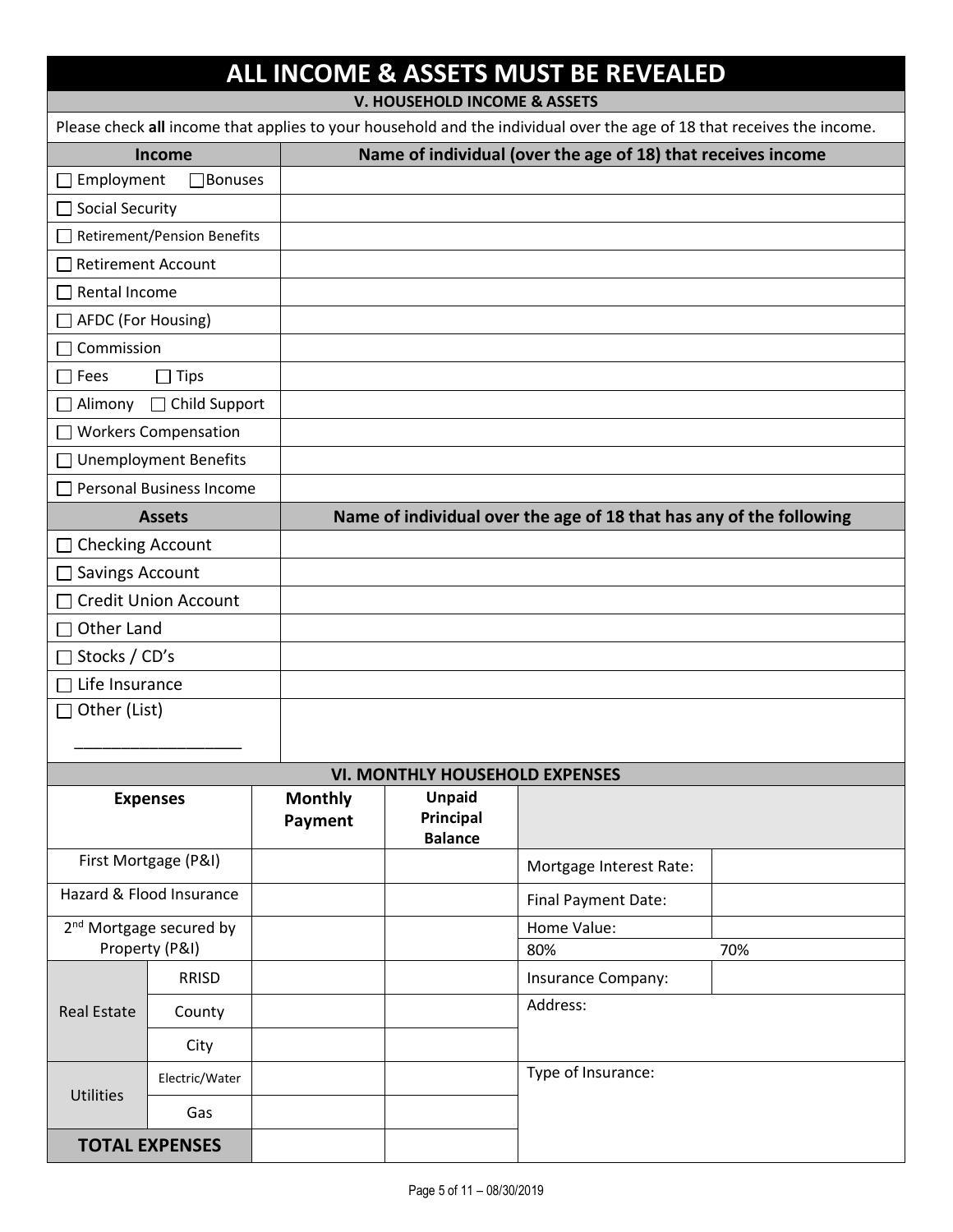|                                                                                                                        | <b>VII. MONTHLY HOUSEHOLD INCOME</b> |                                                            |  |        |                                                  |                                          |                                        |  |
|------------------------------------------------------------------------------------------------------------------------|--------------------------------------|------------------------------------------------------------|--|--------|--------------------------------------------------|------------------------------------------|----------------------------------------|--|
|                                                                                                                        | Monthly Income From Sources          |                                                            |  |        |                                                  |                                          |                                        |  |
| <b>Sources of Income</b>                                                                                               |                                      |                                                            |  |        | <b>Other Household</b>                           | <b>Total Monthly</b>                     |                                        |  |
|                                                                                                                        | Applicant                            | Co-Applicant                                               |  |        | Member(s) Who<br>Work                            | <b>Income from Each</b><br><b>Source</b> |                                        |  |
| <b>Base Employment</b>                                                                                                 |                                      |                                                            |  |        |                                                  |                                          |                                        |  |
| Income                                                                                                                 |                                      |                                                            |  |        |                                                  |                                          |                                        |  |
| Overtime Employment                                                                                                    |                                      |                                                            |  |        |                                                  |                                          |                                        |  |
| <b>Bonuses</b>                                                                                                         |                                      |                                                            |  |        |                                                  |                                          |                                        |  |
| <b>Expected Income</b>                                                                                                 |                                      |                                                            |  |        |                                                  |                                          |                                        |  |
| Increase (in next 12<br>months)                                                                                        |                                      |                                                            |  |        |                                                  |                                          |                                        |  |
| <b>Social Security Benefits</b>                                                                                        |                                      |                                                            |  |        |                                                  |                                          |                                        |  |
| Retirement/Pension<br><b>Benefits</b>                                                                                  |                                      |                                                            |  |        |                                                  |                                          |                                        |  |
| Interest/Dividends                                                                                                     |                                      |                                                            |  |        |                                                  |                                          |                                        |  |
| Income                                                                                                                 |                                      |                                                            |  |        |                                                  |                                          |                                        |  |
| Rental Income                                                                                                          |                                      |                                                            |  |        |                                                  |                                          |                                        |  |
| Others (see below*)                                                                                                    |                                      |                                                            |  |        |                                                  |                                          |                                        |  |
| <b>Total Monthly Income</b><br>per individual                                                                          |                                      |                                                            |  |        |                                                  |                                          |                                        |  |
| <b>Total Yearly Income</b>                                                                                             |                                      |                                                            |  |        |                                                  |                                          |                                        |  |
| *Categories for "Other Income": AFDC (for shelter/utilities), Commission, Fees, Tips, Alimony, Child Support, Worker's |                                      |                                                            |  |        |                                                  |                                          |                                        |  |
| Compensation, Unemployment Benefits, Net Income from Business, etc.                                                    |                                      |                                                            |  |        |                                                  |                                          |                                        |  |
|                                                                                                                        | Cash Value                           | <b>VIII. HOUSEHOLD ASSETS</b><br>Annual Income from Assets |  |        |                                                  |                                          | Account #                              |  |
| Type                                                                                                                   |                                      | Imputed                                                    |  | Actual | <b>Bank Name</b>                                 |                                          |                                        |  |
| Checking Account(s)                                                                                                    |                                      |                                                            |  |        |                                                  |                                          |                                        |  |
|                                                                                                                        |                                      |                                                            |  |        |                                                  |                                          |                                        |  |
| Savings Account(s)                                                                                                     |                                      |                                                            |  |        |                                                  |                                          |                                        |  |
|                                                                                                                        |                                      |                                                            |  |        |                                                  |                                          |                                        |  |
| <b>Credit Union</b>                                                                                                    |                                      |                                                            |  |        |                                                  |                                          |                                        |  |
| Account(s)                                                                                                             |                                      |                                                            |  |        |                                                  |                                          |                                        |  |
| Land                                                                                                                   |                                      |                                                            |  |        | Yes<br>No                                        |                                          | Do you own any other property or land? |  |
| Stocks / CD's                                                                                                          |                                      |                                                            |  |        |                                                  |                                          |                                        |  |
| Stocks / CD's                                                                                                          |                                      |                                                            |  |        |                                                  |                                          |                                        |  |
| Stocks / CD's                                                                                                          |                                      |                                                            |  |        |                                                  |                                          |                                        |  |
| Life Insurance                                                                                                         |                                      |                                                            |  |        | Can you borrow money off your life<br>insurance? | Yes                                      | N/A<br>No                              |  |
| Other                                                                                                                  |                                      |                                                            |  |        | Another other income?                            |                                          |                                        |  |
| <b>Total</b>                                                                                                           |                                      |                                                            |  |        |                                                  |                                          |                                        |  |

\*If there is over \$5,000 in actual interest, it must be counted. If there is no actual interest then imputed interest of 2.% must be used.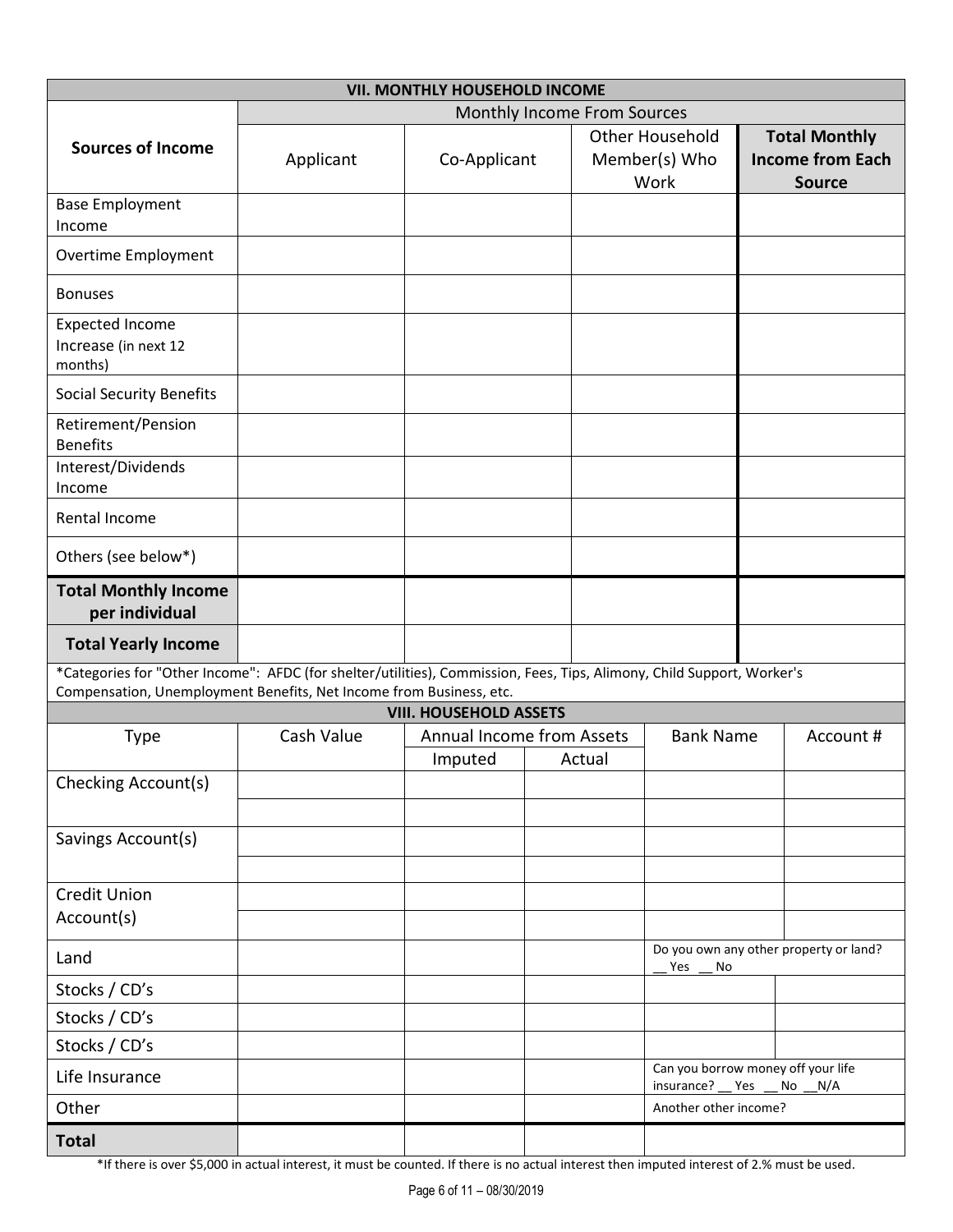| <b>IX. OTHER</b>                                                                                                                                                                                                      |
|-----------------------------------------------------------------------------------------------------------------------------------------------------------------------------------------------------------------------|
| Please initial the line next to each of these statements to indicate that, as a potential recipient of housing<br>rehabilitation from the City of Round Rock, you understand and agree to the following:              |
| House Evaluation: I understand that the City of Round Rock will complete a structural evaluation of<br>my property for the purpose of determining the level of assistance eligible for my home. I understand          |
| that the City of Round Rock has maximum limits that can be spent to rehabilitate my home. If my                                                                                                                       |
| home cannot be rehabilitated to at least the minimum required housing standards within the maximum                                                                                                                    |
| dollar-limit allowance, I understand that I will not be eligible for the Home Repair Program. Only the<br>work listed on the final contract will be done. When those repairs are complete no additional money         |
| can be spent.                                                                                                                                                                                                         |
| Discrimination: In relation to my application for a rehabilitation grant, I hereby acknowledge that I will                                                                                                            |
| not discriminate upon the basis of race, color, creed, disability, familial status or national origin in the<br>sale, rental, use or occupancy of my property that is rehabilitated with funds from the City of Round |
| Rock Home Repair Program. Housing and Home Finance Agency regulation issued pursuant to the Title<br>VI of the Civil Rights Act of 1964 (29 F.R. 16280) shall apply.                                                  |
| Bidding Process: I understand that the City of Round Rock will select a contractor for the                                                                                                                            |
| rehabilitation of my home.                                                                                                                                                                                            |
| <b>Contractor House Access: I/we agree to allow ALL contractors bidding on the proposed work to have</b>                                                                                                              |
| access to my home in order that they may obtain full information about the house and the extent of the                                                                                                                |
| repairs needed.                                                                                                                                                                                                       |
| <b>Photo Release:</b> As owner(s) of the property that listed in this application, for rehabilitation, I/we                                                                                                           |
| understand and agree that "before" and "after" photographs of my home will be taken. These pictures                                                                                                                   |
| will be used only by City Personnel as reference material when discussing proposed and completed<br>repairs. They may also be published in reports.                                                                   |
| Program Guidelines: I/we have received a copy of the Home Repair Program Policies and Procedures.                                                                                                                     |
| Protect Your Family From Lead In Your Home: I/we have received a copy of this notice.                                                                                                                                 |
| Homeowner's Insurance: I/we understand that I/we must have homeowner's insurance coverage as                                                                                                                          |
| required by the program, before rehabilitation can begin on my/our home.                                                                                                                                              |
| Please initial the line next to each of these statements to indicate that, should your home be chosen for this program,<br>you understand and agree to the following:                                                 |
|                                                                                                                                                                                                                       |
| The value of your property may increase by a significant amount.                                                                                                                                                      |
| The increase in property value may cause your property taxes to increase.                                                                                                                                             |
| The cost on your homeowner's insurance may increase.                                                                                                                                                                  |
| That you will be required to sign revised <b>contracts</b> in the event any change orders are done increasing<br>or decreasing the contract total.                                                                    |
|                                                                                                                                                                                                                       |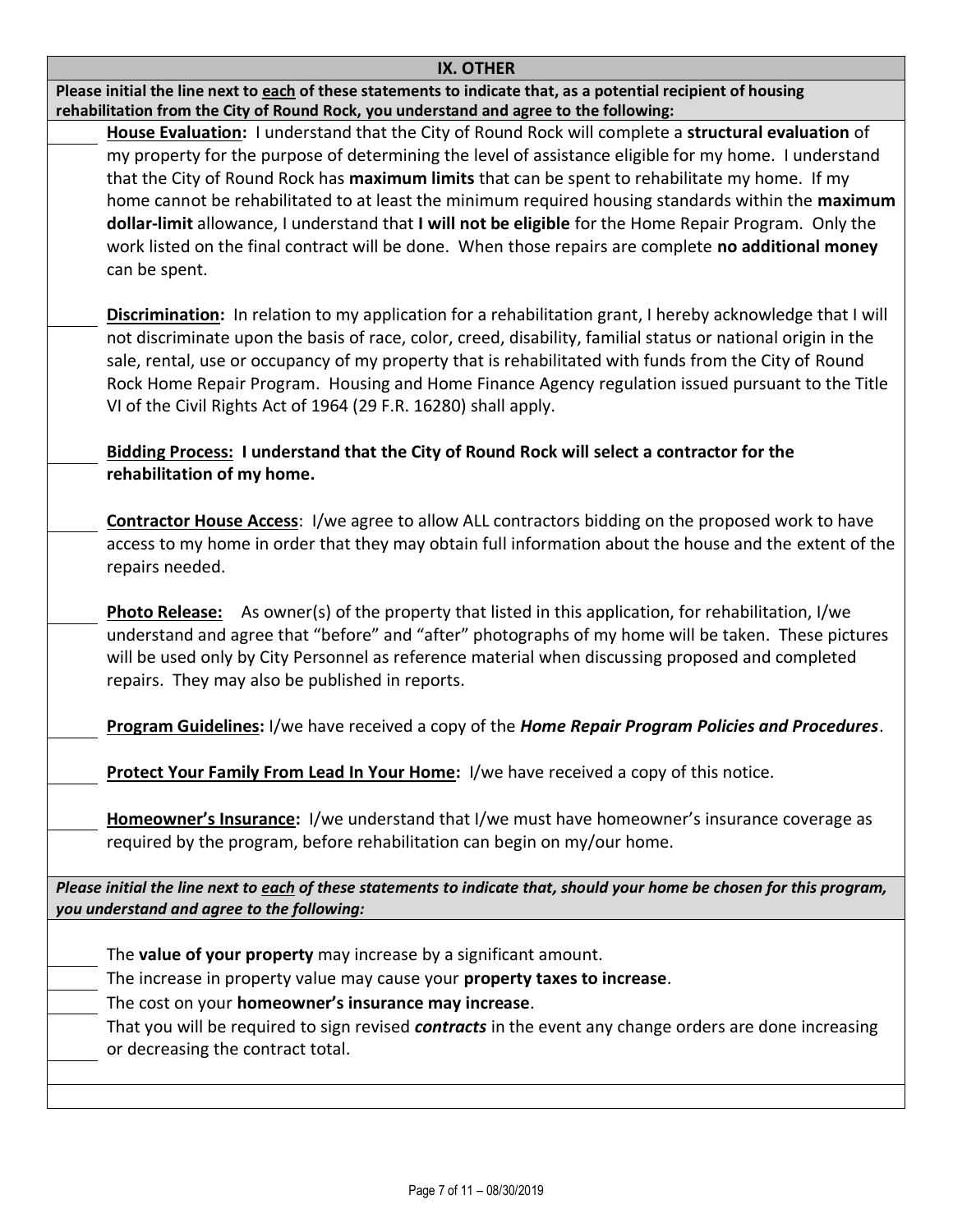| <b>X. DECLARATIONS</b>                                                                                                                                                                                                                                                                                                                                                                                                                                                                                                                                                                                                                                                                        |                                         |                           |  |  |  |  |  |
|-----------------------------------------------------------------------------------------------------------------------------------------------------------------------------------------------------------------------------------------------------------------------------------------------------------------------------------------------------------------------------------------------------------------------------------------------------------------------------------------------------------------------------------------------------------------------------------------------------------------------------------------------------------------------------------------------|-----------------------------------------|---------------------------|--|--|--|--|--|
|                                                                                                                                                                                                                                                                                                                                                                                                                                                                                                                                                                                                                                                                                               | <b>Applicant</b><br><b>Co-Applicant</b> |                           |  |  |  |  |  |
| Are you a U.S. citizen?<br>А.                                                                                                                                                                                                                                                                                                                                                                                                                                                                                                                                                                                                                                                                 | $\Box$ Yes<br>$\Box$ No                 | $\Box$ Yes<br>$\sqcap$ No |  |  |  |  |  |
| If not, are you a permanent resident alien?                                                                                                                                                                                                                                                                                                                                                                                                                                                                                                                                                                                                                                                   | $\Box$ Yes<br>$\Box$ No                 | $\sqcap$ Yes<br>$\Box$ No |  |  |  |  |  |
| Do you intend to live and own your home for the<br>В.<br>contract period (currently 5 years)?                                                                                                                                                                                                                                                                                                                                                                                                                                                                                                                                                                                                 | $\Box$ Yes<br>$\Box$ No                 | $\Box$ No<br>$\Box$ Yes   |  |  |  |  |  |
| XI. ACKNOWLEDGEMENT AND AGREEMENT                                                                                                                                                                                                                                                                                                                                                                                                                                                                                                                                                                                                                                                             |                                         |                           |  |  |  |  |  |
| I/We the undersigned specifically acknowledge and agree that:                                                                                                                                                                                                                                                                                                                                                                                                                                                                                                                                                                                                                                 |                                         |                           |  |  |  |  |  |
| 1. All forms or copies of documents provided to the City of Round Rock to complete this application for<br>assistance will become the property of the City of Round Rock;<br>the property will not be used for any illegal or prohibited purpose or use;<br>2.<br>all statements made in this application are made for the purpose of obtaining assistance indicated herein;<br>3.<br>occupation of the property will be as indicated in contracts;<br>4.<br>verification or re-verification of any information contained in the application may be made at any time by<br>5.<br>the City, either directly or through a credit reporting agency, from any source named in this application in |                                         |                           |  |  |  |  |  |
| any of the material facts which I/We have represented herein should it change prior to signing contracts;<br>the City makes no representation or warranties, express or implied, to the Applicant(s) regarding the<br>6.<br>property, the condition of the property, or the value of the property.<br>Certification: I/We certify that the information provided in this application is true and correct as the date set                                                                                                                                                                                                                                                                       |                                         |                           |  |  |  |  |  |

forth opposite my/our signature(s) on this application and acknowledge my/our understanding that any intentional or negligent misrepresentation(s) of the information contained in this application may result in civil liability and/or criminal penalties including, but not limited to, fine or imprisonment or both under the provision of Title 18, United States Code, Section 1001, et seq. and liability for monetary damages to the Lender, its agents, successors, and assigns, insurers and any other person who may suffer any loss due to reliance upon any misrepresentation which I/we have made on this application. I/We understand that any willful misstatement of material facts will be grounds for disqualification.

| <b>XII. ETHNICITY AND RACE</b>                                                                                                                                                             |       |                                  |                                         |  |                         |  |  |
|--------------------------------------------------------------------------------------------------------------------------------------------------------------------------------------------|-------|----------------------------------|-----------------------------------------|--|-------------------------|--|--|
| Please check the appropriate box for your ethnicity:                                                                                                                                       |       |                                  |                                         |  |                         |  |  |
| $\Box$ not Hispanic or Latino<br>$\Box$ Hispanic                                                                                                                                           |       |                                  |                                         |  |                         |  |  |
| Please check the appropriate box for your race :<br>Other/ Multi-racial<br>White<br>Black / African American                                                                               | Asian | American Indian / Alaska Native  |                                         |  | Native Hawaiian /       |  |  |
| Other Pacific Islander<br>Black / African American<br>American Indian / Alaska Native & White<br>Asian<br>& White<br>& White<br>American Indian / Alaska Native & Black / African American |       |                                  |                                         |  |                         |  |  |
|                                                                                                                                                                                            |       | <b>XIII. ADDITIONAL COMMENTS</b> |                                         |  |                         |  |  |
| Please use this space for any additional comments/information you would like to provide.                                                                                                   |       |                                  |                                         |  |                         |  |  |
|                                                                                                                                                                                            |       | XIV. SIGNATURES OF APPLICANT(S)  |                                         |  |                         |  |  |
| X                                                                                                                                                                                          |       |                                  | х                                       |  |                         |  |  |
| <b>Applicant's Signature</b>                                                                                                                                                               |       | Date                             | <b>Co-Applicant's Signature</b><br>Date |  |                         |  |  |
| XV. TO BE COMPLETED BY INTERVIEWER                                                                                                                                                         |       |                                  |                                         |  |                         |  |  |
| Date:                                                                                                                                                                                      |       | Interviewer's Name               |                                         |  | Interviewer's Signature |  |  |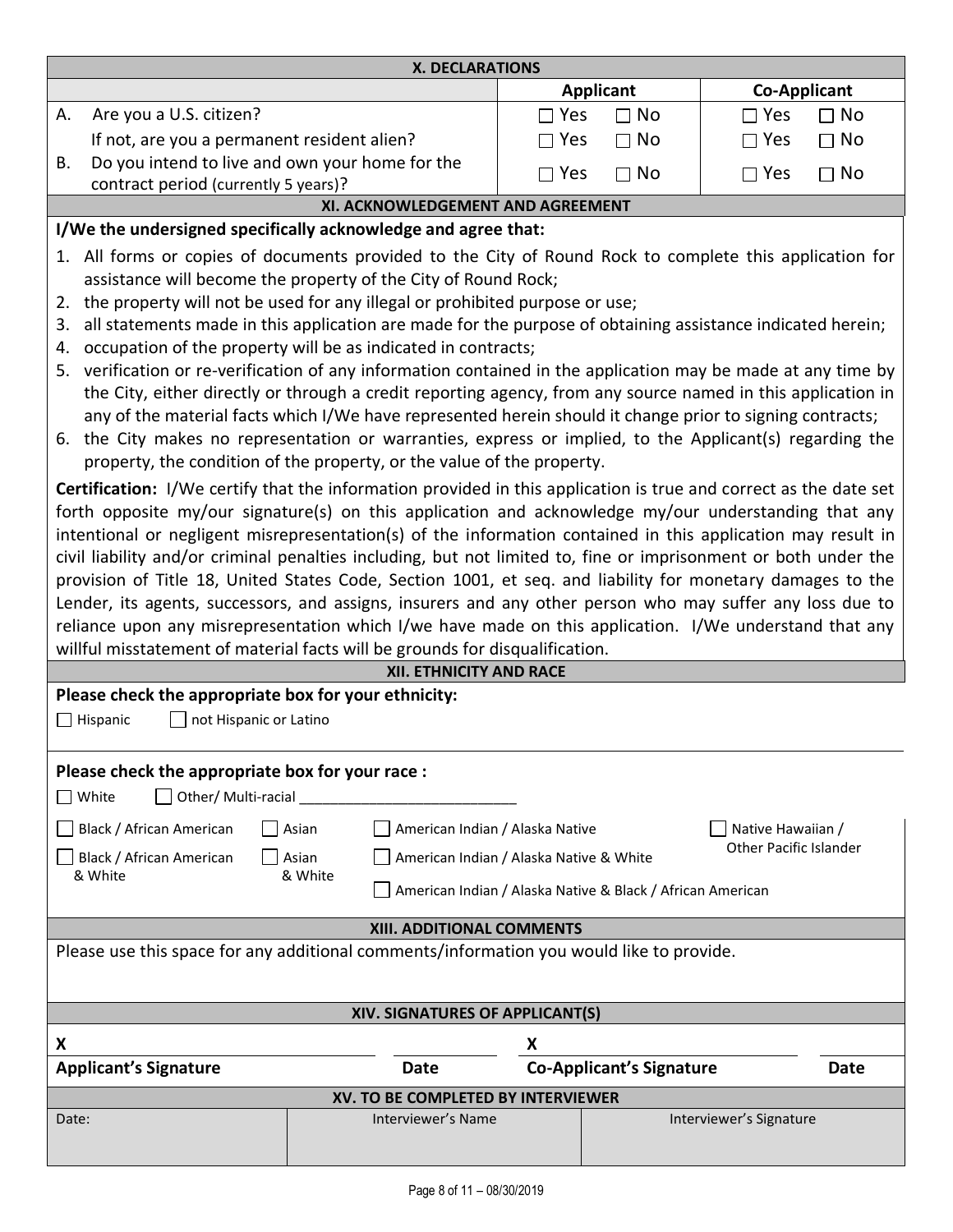#### **ACKNOWLEDGEMENT AND RELEASE OF LIABILITY FOR LEAD PAINT TESTING OF PROPERTY BUILT BEFORE 1978**

I am eighteen (18) years of age or over and have, of my own free will, requested to be a participant in the Office of Community Development programs for rehabilitation of buildings. I acknowledge and understand that a prerequisite for potential participation in the programs is that certain laws and regulations concerning lead based paint must be followed. *It is understood that one of the requirements may be testing for lead based paint in homes built before 1978.*

I acknowledge and appreciate that the results of following the laws and regulations may require reporting the findings of lead based paint testing in perpetuity to future buyers/renters. I expressly, voluntarily assume any such risks and consequences of such requirements including any potential damage to the property value and marketability of the property, and still desire to proceed in the process of applying for funds from the Office of Community Development programs. I also acknowledge that although testing may be done to determine potential costs that the testing does not guarantee participation in the community development programs. I accordingly freely, knowingly, and voluntarily enter into this Release and Indemnification Agreement (the "Agreement").

In consideration of being allowed to apply for participation in the Office of Community Development programs by the City of Round Rock, I hereby execute this Release and Indemnification Agreement with the express intention of effecting the extinguishment of any and all claims and causes of action, of whatsoever nature, which I, my heirs, executors, administrators, successors, or assigns might have or assert, or hereafter have or assert, against the City of Round Rock, its officials, officers, employees, agents, sponsors, and volunteers connected to applying for funds and determining eligibility and costs of participation.

Furthermore, **I AGREE TO INDEMNIFY AND HOLD HARMLESS** the City and/or its officials, officers, employees, agents, successors, sponsors, or volunteers, from any losses, liabilities, or damages that I may suffer as a result of claims, demands, lawsuits, costs, or judgments against the City of Round Rock and/or its officials, officers, employees, agents, successors, sponsors, or volunteers, created by, or arising out of the Agreement herein designated above and from my application or participation in the Office of Community Development programs.

I, the undersigned, have read this Agreement and understand all its terms. I execute it voluntarily and with full knowledge of its significance.

|                                                                                                                                                                                       | $20$ .     |
|---------------------------------------------------------------------------------------------------------------------------------------------------------------------------------------|------------|
| Homeowner or Applicant Signature                                                                                                                                                      | Address:   |
| Printed Name:                                                                                                                                                                         | Telephone: |
| Is your home a child-occupied facility as defined below? Check yes or no. $\Box$ Yes $\Box$ No<br>البالا البارية والمتحمد فاللبان والتافي والتقارب والتاريخ والتقارب والتقادم الترامة |            |

**Child-occupied facility** - A building, or part of a building, constructed before 1978 that is visited regularly by the same child, six years of age or younger, on at least two different days in any seven-day period beginning on Sunday and ending on Saturday, if each day's visit lasts at least **three hours**, the combined weekly visits last at least **six hours**, and the combined annual visits last at least **60 hours**. The term may include, but is not limited to, day-care centers, preschools, or kindergarten classrooms.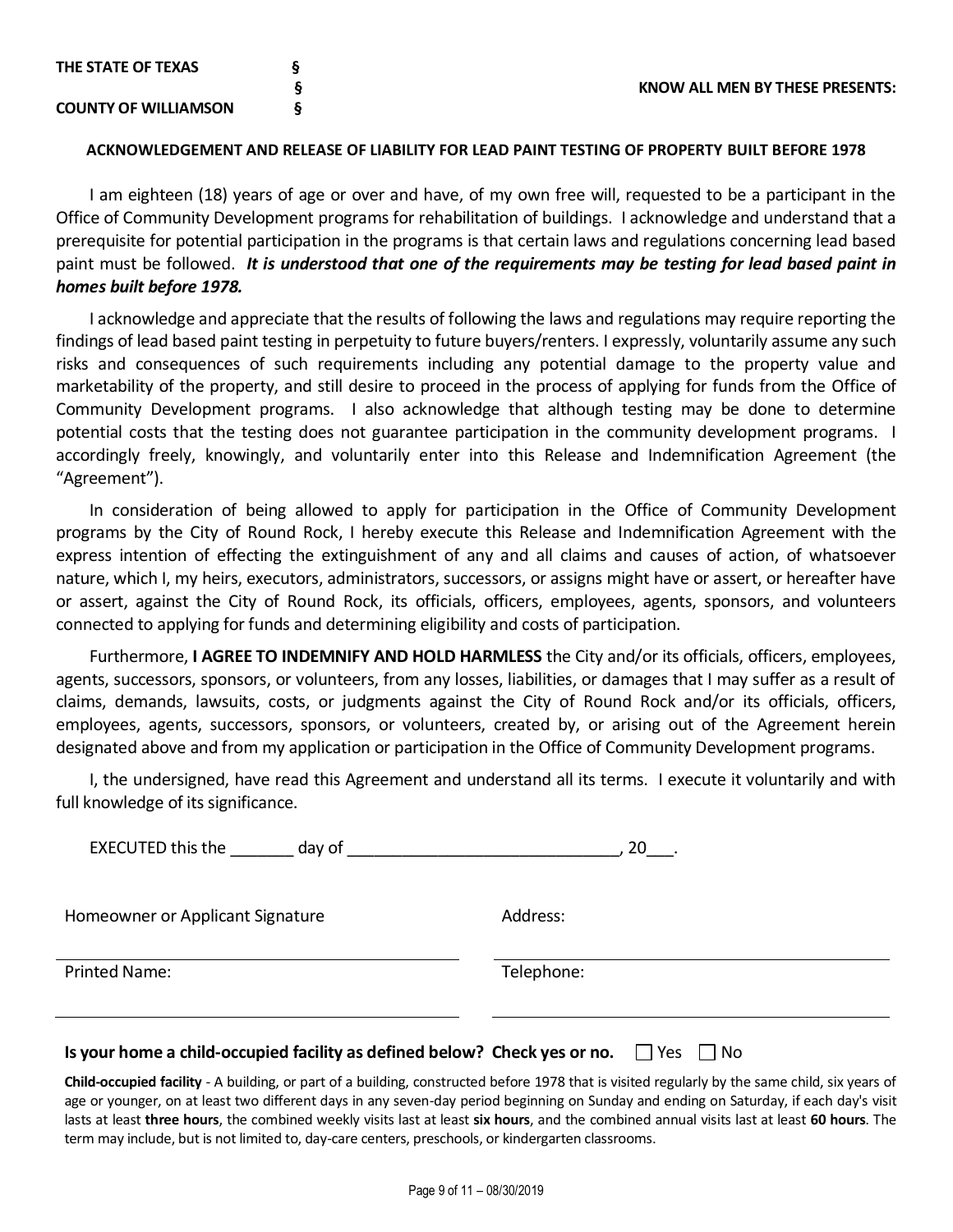| PROVIDE A BRIEF DESCRIPTION OF WORK NEEDED ON YOUR HOME: |  |  |  |  |  |
|----------------------------------------------------------|--|--|--|--|--|
|                                                          |  |  |  |  |  |
|                                                          |  |  |  |  |  |
|                                                          |  |  |  |  |  |
|                                                          |  |  |  |  |  |
|                                                          |  |  |  |  |  |
|                                                          |  |  |  |  |  |
|                                                          |  |  |  |  |  |
|                                                          |  |  |  |  |  |
|                                                          |  |  |  |  |  |
|                                                          |  |  |  |  |  |
|                                                          |  |  |  |  |  |
|                                                          |  |  |  |  |  |
|                                                          |  |  |  |  |  |
|                                                          |  |  |  |  |  |
|                                                          |  |  |  |  |  |
|                                                          |  |  |  |  |  |
|                                                          |  |  |  |  |  |
|                                                          |  |  |  |  |  |
|                                                          |  |  |  |  |  |
|                                                          |  |  |  |  |  |